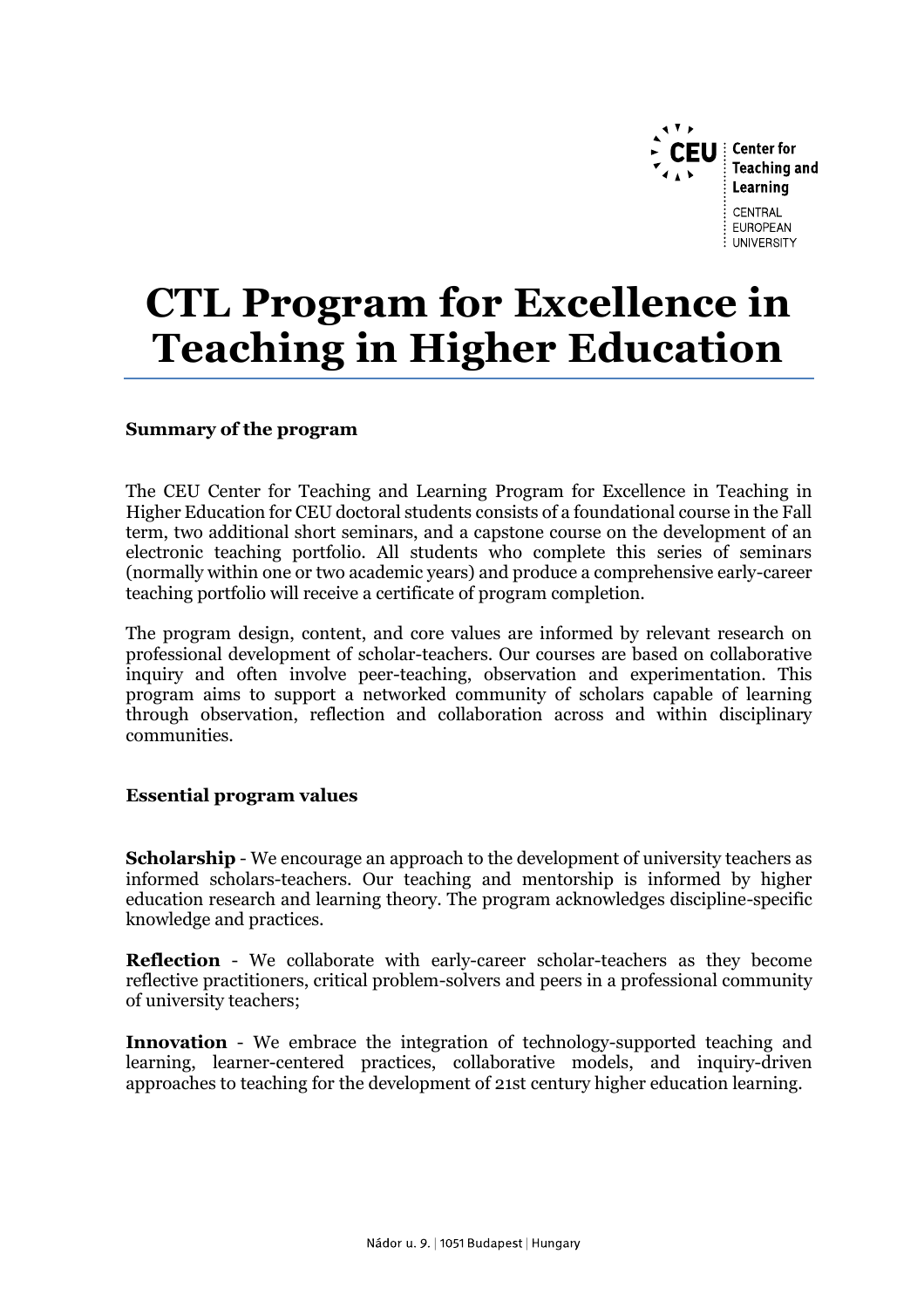# **Core competencies developed**

- 1. Practice designing and leading learner-centered classroom activities.
- 2. Application of both theory and best practice in the design of student activities and assessment practices.
- 3. Practice of learning-centered curriculum design in appropriate settings (including blended course redesign and collaborative lesson and course planning).
- 4. Demonstration of understanding of basic concepts, models and selected practices in technology-supported teaching and learning in higher education.
- 5. An appreciation of the variety of educational contexts and pedagogical settings, including inter- and multiculturalism, the international classroom, and inclusive higher education.
- 6. An engagement with new and emerging models of teaching and learning in higher education both inside and outside the classroom.
- 7. A demonstration of ongoing reflective practice in teaching and other aspects of academic work.

#### **Program components**

# **Stage 1: Foundations**

The first stage of the program is comprised of students taking the 12-week-long Fall term course, Foundations in Teaching in Higher Education: Scholarship, Reflection, and Innovation. This stage ensures a sustained immersion in an academic development community with peers acting as critical friends and co-teachers.

#### **Stage 2: Focused Inquiry**

Students are offered a choice of short seminars, each exposing them to fundamental issues of teaching and learning in higher education and requiring the production of sample teaching designs. Students take two four-week-long seminars as a way to engage with core competencies of the program in more depth.

#### **Stage 3: Sustainable Professional Development**

In this capstone stage of the program students take the Starting Your Teaching Portfolio seminar and produce an electronic teaching portfolio as the basis for ongoing professional development in teaching. The portfolio will be built from students' work as teaching assistants, co-taught sessions and teaching designs that they produce.